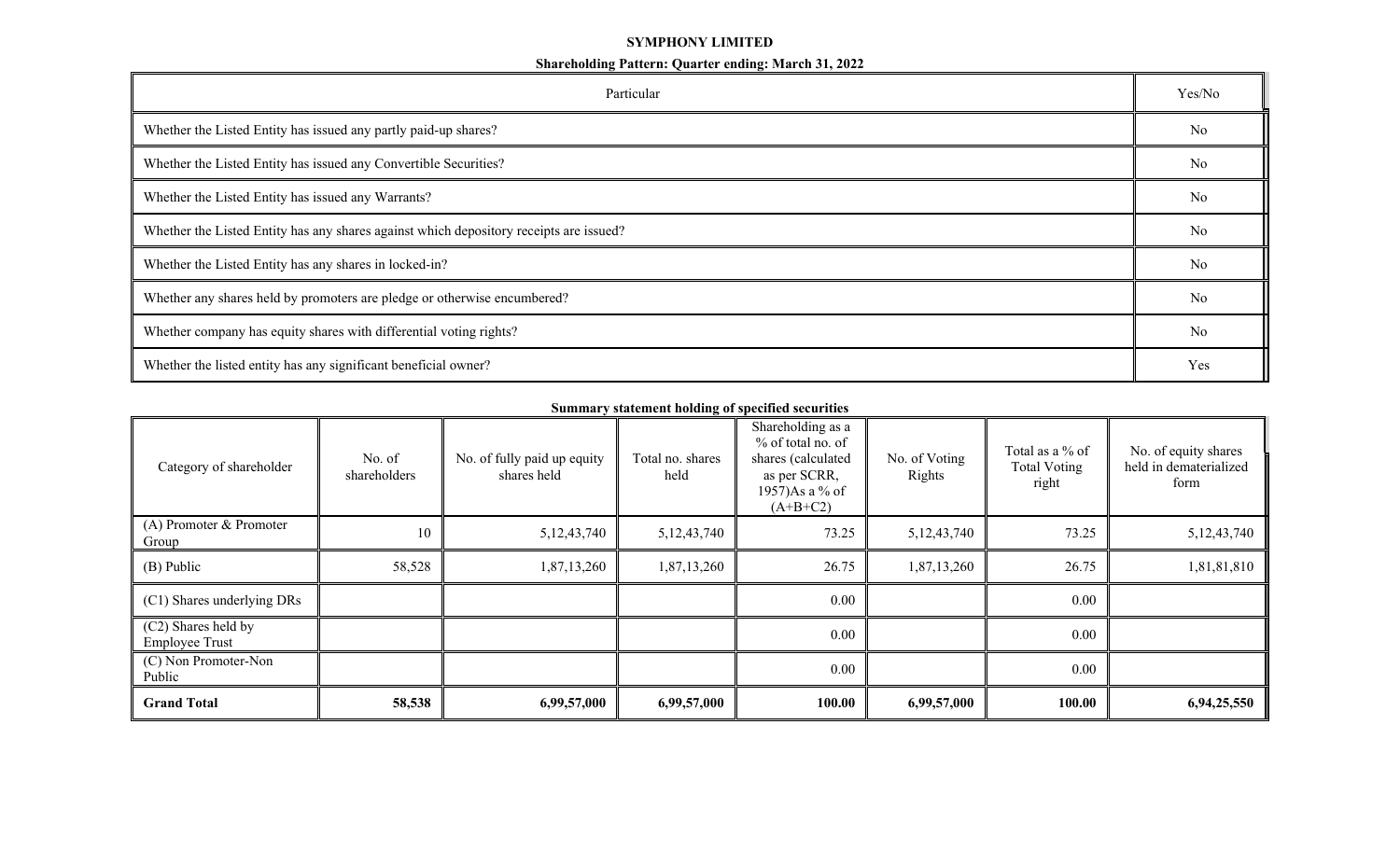| Category of shareholder                                                                           | Entity<br>Type    | Nos. of<br>shareholders | No. of fully paid up<br>equity shares held | Total nos.<br>shares held | Shareholding as a % of total no. of shares<br>(calculated as per SCRR, 1957)As a % of<br>$(A+B+C2)$ | Number of equity shares<br>held in dematerialized form |
|---------------------------------------------------------------------------------------------------|-------------------|-------------------------|--------------------------------------------|---------------------------|-----------------------------------------------------------------------------------------------------|--------------------------------------------------------|
| A1) Indian                                                                                        |                   |                         |                                            |                           |                                                                                                     |                                                        |
| <b>Individuals/Hindu undivided Family</b>                                                         |                   | 4                       | 3,87,55,540                                | 3,87,55,540               | 55.40                                                                                               | 3,87,55,540                                            |
| <b>ACHAL ANIL BAKERI</b>                                                                          | Promoter          |                         | 2,92,61,600                                | 2,92,61,600               | 41.83                                                                                               | 2,92,61,600                                            |
| RUPA ACHAL BAKERI                                                                                 | Promoter<br>Group |                         | 70,92,940                                  | 70,92,940                 | 10.14                                                                                               | 70,92,940                                              |
| ACHAL ANIL BAKERI - HUF (ACHAL ANIL<br><b>BAKERI KARTA)</b>                                       | Promoter<br>Group |                         | 24,00,000                                  | 24,00,000                 | 3.43                                                                                                | 24,00,000                                              |
| JONAKI ACHAL BAKERI JT. ACHAL ANIL<br><b>BAKERI</b>                                               | Promoter<br>Group |                         | 1,000                                      | 1,000                     | 0.00                                                                                                | 1,000                                                  |
| Any Other (specify)                                                                               |                   | 5                       | 1,24,87,200                                | 1,24,87,200               | 17.85                                                                                               | 1,24,87,200                                            |
| SANSKRUT TRADECOM PRIVATE LIMITED                                                                 | Promoter<br>Group |                         | 1,24,83,200                                | 1,24,83,200               | 17.84                                                                                               | 1,24,83,200                                            |
| ACHAL BAKERI FAMILY TRUST (TRUSTEE -<br>ACHAL BAKERI JT. RUPA BAKERI)                             | Promoter<br>Group |                         | 1,000                                      | 1,000                     | 0.00                                                                                                | 1,000                                                  |
| RUPA BAKERI FAMILY TRUST (TRUSTEE -<br>ACHAL BAKERI JT. RUPA BAKERI)                              | Promoter<br>Group |                         | 1,000                                      | 1,000                     | 0.00                                                                                                | 1,000                                                  |
| JONAKI BAKERI FAMILY TRUST (TRUSTEE<br>ACHAL BAKERI JT. RUPA BAKERI JT.<br><b>JONAKI BAKERI)</b>  | Promoter<br>Group |                         | 1,000                                      | 1,000                     | 0.00                                                                                                | 1,000                                                  |
| HIRVA BAKERI FAMILY TRUST (TRUSTEE -<br>ACHAL BAKERI JT. RUPA BAKERI JT. HIRVA<br><b>BAKERI</b> ) | Promoter<br>Group |                         | 1,000                                      | 1,000                     | 0.00                                                                                                | 1,000                                                  |
| <b>Sub Total A1</b>                                                                               |                   | 9                       | 5, 12, 42, 740                             | 5, 12, 42, 740            | 73.25                                                                                               | 5, 12, 42, 740                                         |
| A2) Foreign                                                                                       |                   |                         |                                            |                           |                                                                                                     |                                                        |
| <b>Individuals (Non Resident Individuals/Foreign)</b><br>Individuals)                             |                   |                         | 1,000                                      | 1,000                     | 0.00                                                                                                | 1,000                                                  |
| HIRVA ACHAL BAKERI                                                                                | Promoter<br>Group |                         | 1,000                                      | 1,000                     | 0.00                                                                                                | 1,000                                                  |
| <b>Sub Total A2</b>                                                                               |                   |                         | 1,000                                      | 1,000                     | 0.00                                                                                                | 1,000                                                  |
| $A=A1+A2$                                                                                         |                   | 10                      | 5, 12, 43, 740                             | 5, 12, 43, 740            | 73.25                                                                                               | 5, 12, 43, 740                                         |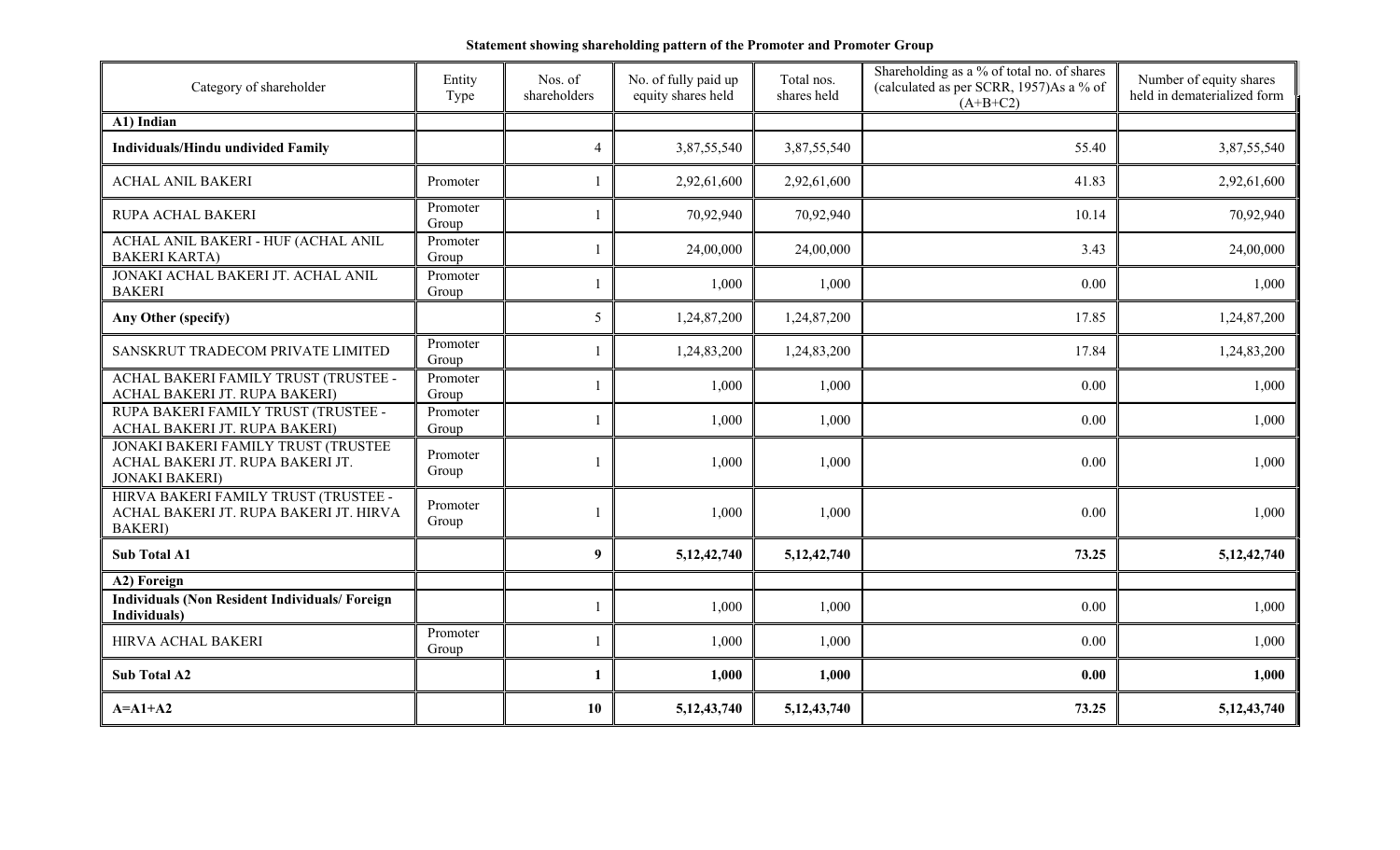## **Statement showing shareholding pattern of the Public shareholder**

| Category & Name of the<br>Shareholders                                              | No. of<br>shareholder | No. of fully paid up<br>equity shares held | Total no.<br>shares held | Shareholding % calculated as<br>per SCRR, 1957 As a % of<br>$(A+B+C2)$ | No. of Voting<br>Rights | Total as a % of<br><b>Total Voting</b><br>right | No. of equity shares held in<br>dematerialized form(Not<br>Applicable) |
|-------------------------------------------------------------------------------------|-----------------------|--------------------------------------------|--------------------------|------------------------------------------------------------------------|-------------------------|-------------------------------------------------|------------------------------------------------------------------------|
| <b>B1)</b> Institutions                                                             |                       |                                            |                          |                                                                        |                         |                                                 |                                                                        |
| <b>Mutual Funds/</b>                                                                | $8\,$                 | 6728820                                    | 67,28,820                | 9.62                                                                   | 67,28,820               | 9.62                                            | 67,28,820                                                              |
| <b>AXIS MUTUAL FUND</b><br>TRUSTEE LIMITED                                          |                       | 3673086                                    | 36,73,086                | 5.25                                                                   | 36,73,086               | 5.25                                            | 36,73,086                                                              |
| HDFC TRUSTEE COMPANY<br><b>LTD</b>                                                  |                       | 2116077                                    | 21,16,077                | 3.02                                                                   | 21,16,077               | 3.02                                            | 21,16,077                                                              |
| <b>Alternate Investment Funds</b>                                                   | $\overline{2}$        | 189976                                     | 1,89,976                 | 0.27                                                                   | 1,89,976                | 0.27                                            | 1,89,976                                                               |
| <b>Foreign Portfolio Investors</b>                                                  | 71                    | 3140300                                    | 31,40,300                | 4.49                                                                   | 31,40,300               | 4.49                                            | 31,40,300                                                              |
| TAIYO GREATER INDIA FUND<br><b>LTD</b>                                              |                       | 807601                                     | 8,07,601                 | 1.15                                                                   | 8,07,601                | 1.15                                            | 8,07,601                                                               |
| <b>Insurance Companies</b>                                                          | 3                     | 109876                                     | 1,09,876                 | 0.16                                                                   | 1,09,876                | 0.16                                            | 1,09,876                                                               |
| <b>Sub Total B1</b>                                                                 | 84                    | 10168972                                   | 1,01,68,972              | 14.54                                                                  | 1,01,68,972             | 14.54                                           | 1,01,68,972                                                            |
| <b>B2) Central Government/ State</b><br><b>Government(s)/ President of</b><br>India | $\boldsymbol{0}$      | $\theta$                                   |                          | 0.00                                                                   |                         | 0.00                                            |                                                                        |
| <b>B3) Non-Institutions</b>                                                         | $\mathbf{0}$          | $\theta$                                   |                          | 0.00                                                                   |                         | 0.00                                            |                                                                        |
| Individual share capital upto Rs.<br>2 Lacs                                         | 56136                 | 4296496                                    | 42,96,496                | 6.14                                                                   | 42,96,496               | 6.14                                            | 38,61,046                                                              |
| Individual share capital in excess<br>of Rs. 2 Lacs                                 |                       | 1204000                                    | 12,04,000                | 1.72                                                                   | 12,04,000               | 1.72                                            | 12,04,000                                                              |
| PAVAN BAKERI                                                                        |                       | 1204000                                    | 12,04,000                | 1.72                                                                   | 12,04,000               | 1.72                                            | 12,04,000                                                              |
| Any Other (specify)                                                                 | 2307                  | 3043792                                    | 30,43,792                | 4.35                                                                   | 30,43,792               | 4.35                                            | 29,47,792                                                              |
| <b>Clearing Members</b>                                                             | 72                    | 38982                                      | 38,982                   | 0.06                                                                   | 38,982                  | 0.06                                            | 38,982                                                                 |
| Director or Director's Relatives                                                    | $\overline{7}$        | 1174552                                    | 11,74,552                | 1.68                                                                   | 11,74,552               | 1.68                                            | 11,74,552                                                              |
| <b>HUF</b>                                                                          | 780                   | 111475                                     | 1,11,475                 | 0.16                                                                   | 1,11,475                | 0.16                                            | 1,11,475                                                               |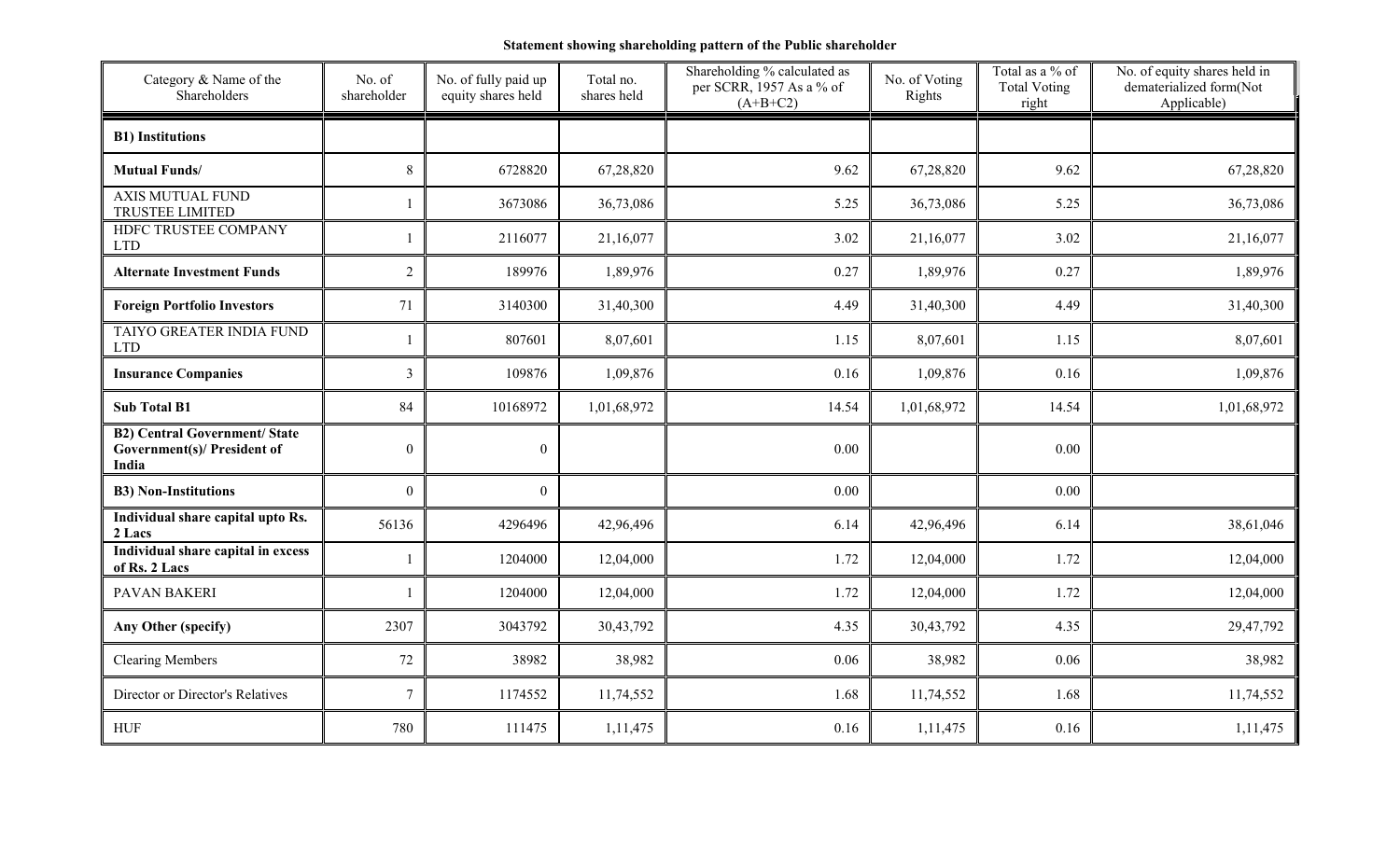| <b>IEPF</b>                                |       | 412002   | 4,12,002    | 0.59  | 4,12,002    | 0.59  | 4,12,002    |
|--------------------------------------------|-------|----------|-------------|-------|-------------|-------|-------------|
| Non-Resident Indian (NRI)                  | 1225  | 254925   | 2,54,925    | 0.36  | 2,54,925    | 0.36  | 1,59,925    |
| Unclaimed or Suspense or Escrow<br>Account |       | 62500    | 62,500      | 0.09  | 62,500      | 0.09  | 62,500      |
| <b>Bodies Corporate</b>                    | 221   | 989356   | 9,89,356    | 1.41  | 9,89,356    | 1.41  | 9,88,356    |
| ROWENTA NETWORKS<br>PRIVATE LIMITED        |       | 838847   | 8,38,847    | 1.20  | 8,38,847    | 1.20  | 8,38,847    |
| <b>Sub Total B3</b>                        | 58444 | 8544288  | 85,44,288   | 12.21 | 85,44,288   | 12.21 | 80,12,838   |
| $B=B1+B2+B3$                               | 58528 | 18713260 | 1,87,13,260 | 26.75 | 1,87,13,260 | 26.75 | 1,81,81,810 |

Note: Director and Directors relatives total holding is 11,74,552 (1.68%) equity shares. (A) Mr. Nrupesh Shah, Executive Director is holding total 11,74,052 equity shares (1.68%). The breakup is as under: i.4,85,480 equity shares in aggregate held by himself, spouse and his HUF. ii. 1,75,761 equity shares held by Family Trust in which he and his family members are beneficiaries. iii. 5,12,811 equity shares held by two bodies corporate in which Mr. Nrupesh Shah is substantially interested as partner. (B) Mr. Santosh Kumar Nema, Independent Director is holding 500 shares. Both the directors are not a promoter director and hence their holdings are classified under 'Director and Directors Relatives.

## **Statement showing shareholding pattern of the Non Promoter- Non Public shareholder**

| Category & Name of the<br>Shareholders(I) | No. of<br>shareholder(III) | No. of fully paid up<br>equity shares held $(IV)$ | Total no. shares<br>$\text{held}(VII = IV+V+VI)$ | Shareholding % calculated as per SCRR,<br>1957 As a % of $(A+B+C2)(VIII)$ | Number of equity shares held in<br>dematerialized form(XIV)(Not Applicable) |
|-------------------------------------------|----------------------------|---------------------------------------------------|--------------------------------------------------|---------------------------------------------------------------------------|-----------------------------------------------------------------------------|
| C1) Custodian/DR Holder                   |                            |                                                   |                                                  | 0.00                                                                      |                                                                             |
| C2) Employee Benefit<br>Trust             |                            |                                                   |                                                  | $0.00\,$                                                                  |                                                                             |

## **Details of disclosure made by the Trading Members holding 1% or more of the Total No. of shares of the company.**

| Sl. No. | Name of the Trading Member | Name of the Beneficial Owner | No. of shares held | % of total no. of shares | Date of reporting by the Trading Member |
|---------|----------------------------|------------------------------|--------------------|--------------------------|-----------------------------------------|
|         | <b>NIL</b>                 | <b>NIL</b>                   | NIL                | <b>NIL</b>               | NIL                                     |